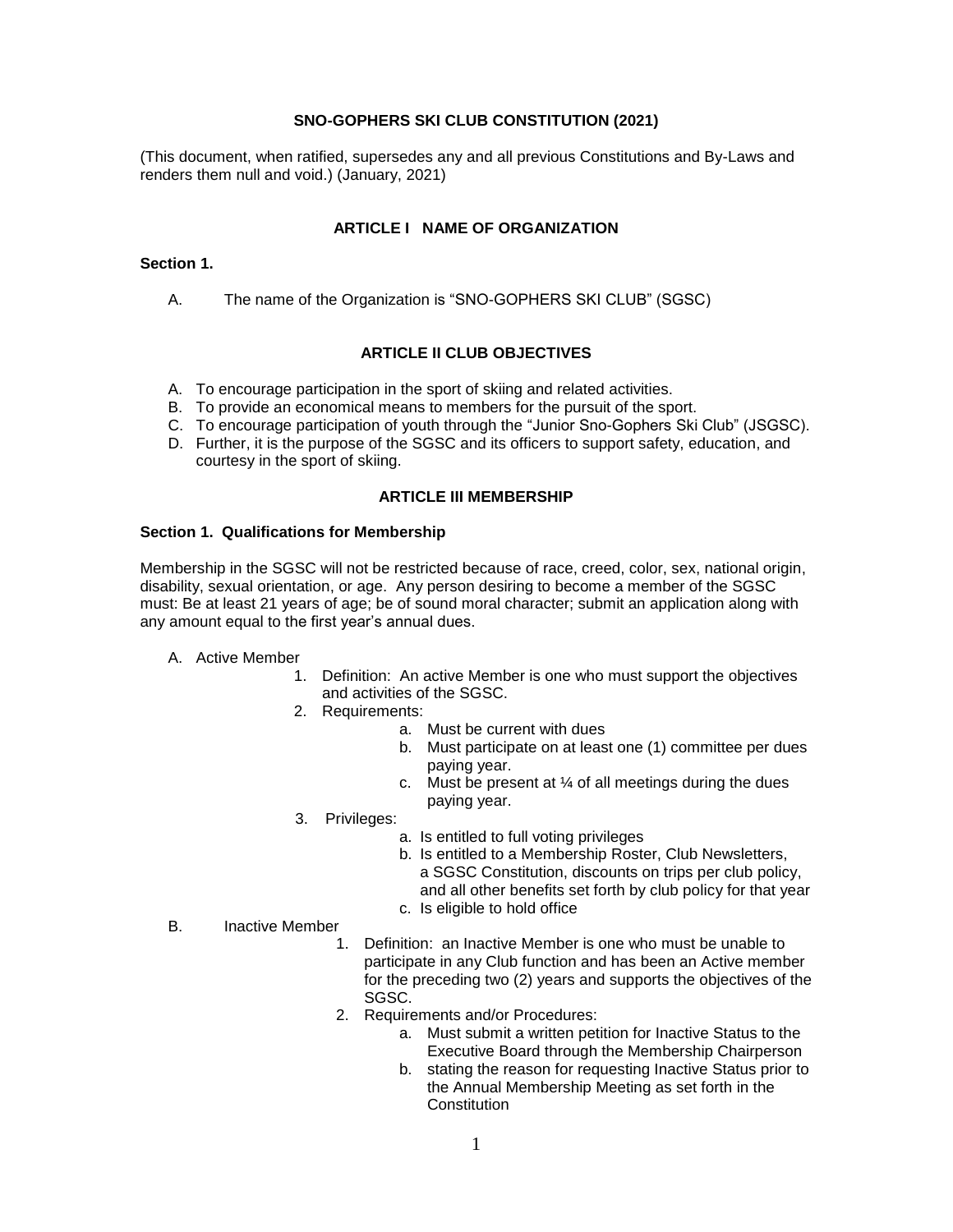- c. Inactive status will be granted by a simple majority vote of the Executive Board
- 3. Privileges
	- a. Is entitled to a Membership Roster, Club Newsletters, and a SGSC Constitution
	- b. Retains Inactive Status for one (1) year
	- c. Inactive Status may be annually renewed upon acceptance of petition to the Board
	- d. Is entitled to change status prior to the Annual Membership Meeting
- 4. Restrictions:
	- a. Shall have no voting privileges
	- b. Shall not hold office
	- c. Shall not receive any privileges other than those stated above
- C. Honorary Member
	- 1. Definition: An Honorary Member is one singled out for such membership due to noteworthy accomplishments
	- 2. Requirements and/or Procedures
		- a. Must be referred to the Executive Board via a signed recommendation letter from the membership
		- b. Recommendation must be accepted by a majority vote of the Executive Board
		- c. Recommendation must be presented to the body at the next General Meeting and accepted by a majority vote of those present
	- 3. Privileges
		- a. Is a member for life
		- b. Is entitled to a SGSC Constitution
		- c. Is not a dues paying member
		- d. Is not required to meet financial obligations
		- e. Is not required to participate in Club functions
- D. Vested Member 25 Years of Service
	- 1. Definition A Vested Member is one who has maintained membership in the SGSC for 25 years collectively, beginning in the 1992-93 ski season
	- 2. Requirements and/or Procedures
		- a. Established at the time of initial membership and tallied by the Membership Chairperson and cross-referenced by the Recording Secretary
		- b. Current members are to notify the Membership
		- Chairperson of their initial membership for verification
	- 3. Privileges
		- a. Any member meeting the requirements, becomes VESTED
			- b. Dues are waived for life
		- c. Extended all rights and privileges of "Active" Member (see Section 1, Paragraph A)
		- d. Receive "25-Year Member" pin at Annual Awards Banquet, beginning May, 1993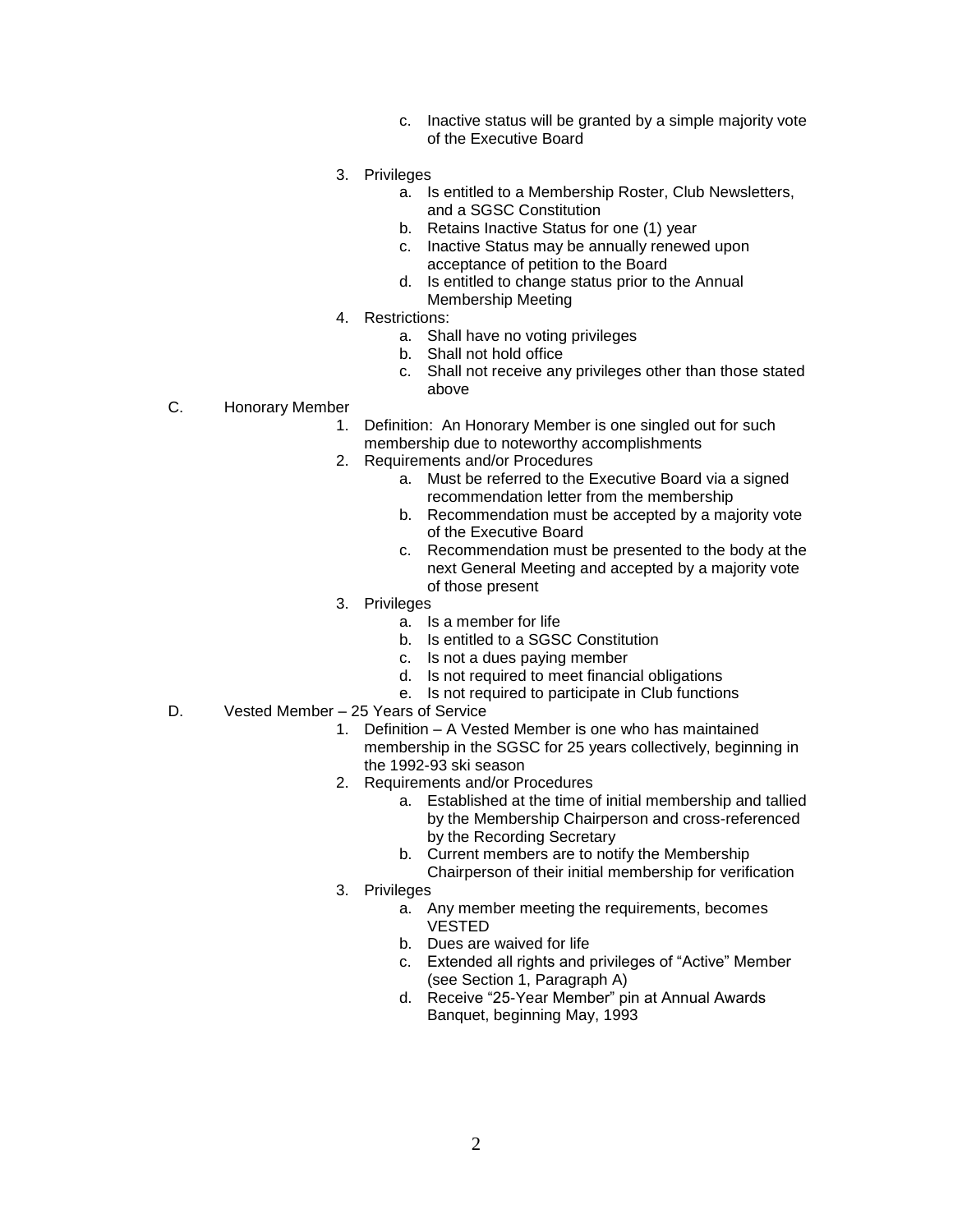## **Section 2. Dues and Financial Responsibilities**

- A. Dues
- 1. Dues are a matter of club policy to be set annually by the Executive Board according to the club needs
- 2. Dues will be due according to the following schedule:
	- a. Discounted Renewal dues June 1- October Ski Show
	- b. New membership and renewal dues payable after October Ski Show until May 31st
- 3. Membership privileges will expire if renewal dues are not paid by August 1st
- 4. Renewal dues will not be accepted unless past monies due the SGSC have been paid

### **Section 3. Delinquent Status**

- A. When a member fails to meet a financial obligation, he/she will be placed in delinquent status and remain in such status for a period of thirty (30) days. After this time if financial obligations have not been met, the individual automatically loses all membership privileges, including the right to participate in activities or club trips.
- B. If said person wishes to regain membership, that person in delinquent status must pay all past financial obligations.
- C. If not in the same dues paying year, a person in delinquent status must meet all past financial obligations and return to the Club as a new member.

### **Section 4. Ground and Procedures for Expulsion**

- A. A member of the SGSC who uses the name or facilities of the Club for personal profit or who patronizes same is subject to expulsion from the Club
- B. If a member is charged with improper conduct, the member will be subject to suspension or expulsion from the Club
- C. Anyone making a charge against another *Club member* must submit it to the Membership Committee in writing. The Committee will investigate the charges(s) and submit a written report to the Executive Board within thirty (30) days. If an unfavorable report is made by the Membership Committee to the Board, the individual has the right to appeal to the Board. If the Board then decides against the individual (who is to be suspended or expelled), the decision must be sustained by a  $\frac{3}{4}$  majority vote of the assembled Body at the General Meeting, if the individual(s) decides to have it to the Body for a decision.

### **Section 5. Membership Cancellation**

A. Membership can be cancelled and dues refunded within thirty (30) days if the applicant is found to be unworthy of membership or fails to uphold the Constitution and By-Laws of this Club.

### **Section 6. Club Liability**

A. The SGSC will not be held responsible for any accident(s) occurring to any person(s) at the Club activities. A Disclaimer Clause shall be signed by all members to that effect whether renewing or new members.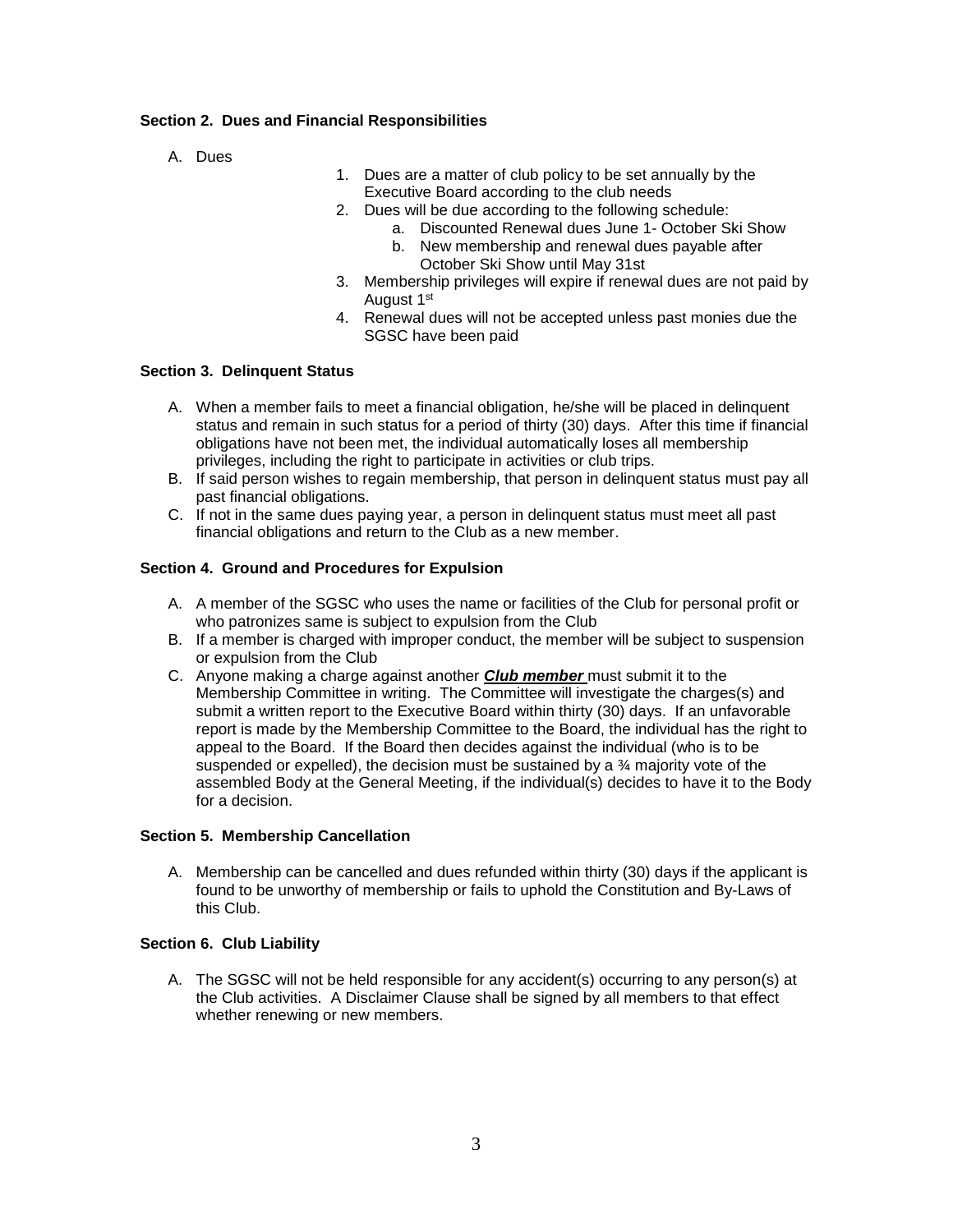## **ARTICLE IV OFFICERS**

#### **Section 1. Elected Officers**

- A. The elected officers of the SNO-GOPHERS SKI CLUB are:
	- 1. President
	- 2. Vice President
	- 3. Recording Secretary
	- 4. Treasurer
	- 5. Financial Secretary
	- 6. Midwestern Trip Chairperson
	- 7. Jetliner Trip Chairperson
	- 8. Social Chairperson
	- 9. Membership Chairperson
	- 10. Editor of the Newsletter
	- 11. Jr. Club Advisor
	- 12. Racing/Safety Chairperson
	- 13. Business Manager

#### **Section 2. Appointed Officers**

- A. The following officers will be appointed by the President:
	- 1. CMSC Representative
	- 2. NBS Representative
	- 3. Historian

#### **Section 3. Qualifications and Conduct of Elected/Appointed Officers**

- A. To be eligible to run for office or appointment to office a person must be an active member for a period of one (1) year prior to the date of nomination and must have attended at least ten (10) meetings during the twelve (12) month period. The person must have also served on at least one (1) committee within the last two (2) calendar years.
- B. Officers shall hold their office for one (1) term and until their successor is elected or appointed. Said term shall be for two (2) years, at which time he/she may stand for reelection. No officer shall remain in the same office for more than two (2) consecutive terms.
- C. Officers and committee chairpersons shall attend  $\frac{3}{4}$  of all meetings and may not be absent from three (3) consecutive meetings without good cause.
- D. An officer whose acts or conducts are inconsistent with this Constitution and By-Laws or whose acts of conduct may be deemed injurious to the welfare, interest, reputation or harmony of the SGSC may be impeached.
- E. Impeachment proceedings may be initiated by twenty percent (20%) of the Executive Board or upon written petition signed by twenty percent (20%) of the assembly setting forth the reasons therefore. Upon initiation of impeachment proceedings, the Executive Board shall notify the officer charged and an officer other than the one charged shall conduct a hearing at the next regularly scheduled meeting of the Executive Board which is at least twenty (20) days from the date the officer charged was given notice that impeachment proceedings were initiated. At the conclusion of the hearing the presiding officer shall call for a vote of the Executive Board. A decision by a majority of the Executive Board present and voting, shall determine the issue. This decision will be by secret ballot.
- F. If an officer is impeached, he/she may appeal that decision to the body if he/she files a request for a hearing with the Executive Board within thirty (30) days from the date of the Executive Board's decision. The Executive Board shall schedule a hearing before the Body at the next scheduled meeting which is at least twenty (20) days from when the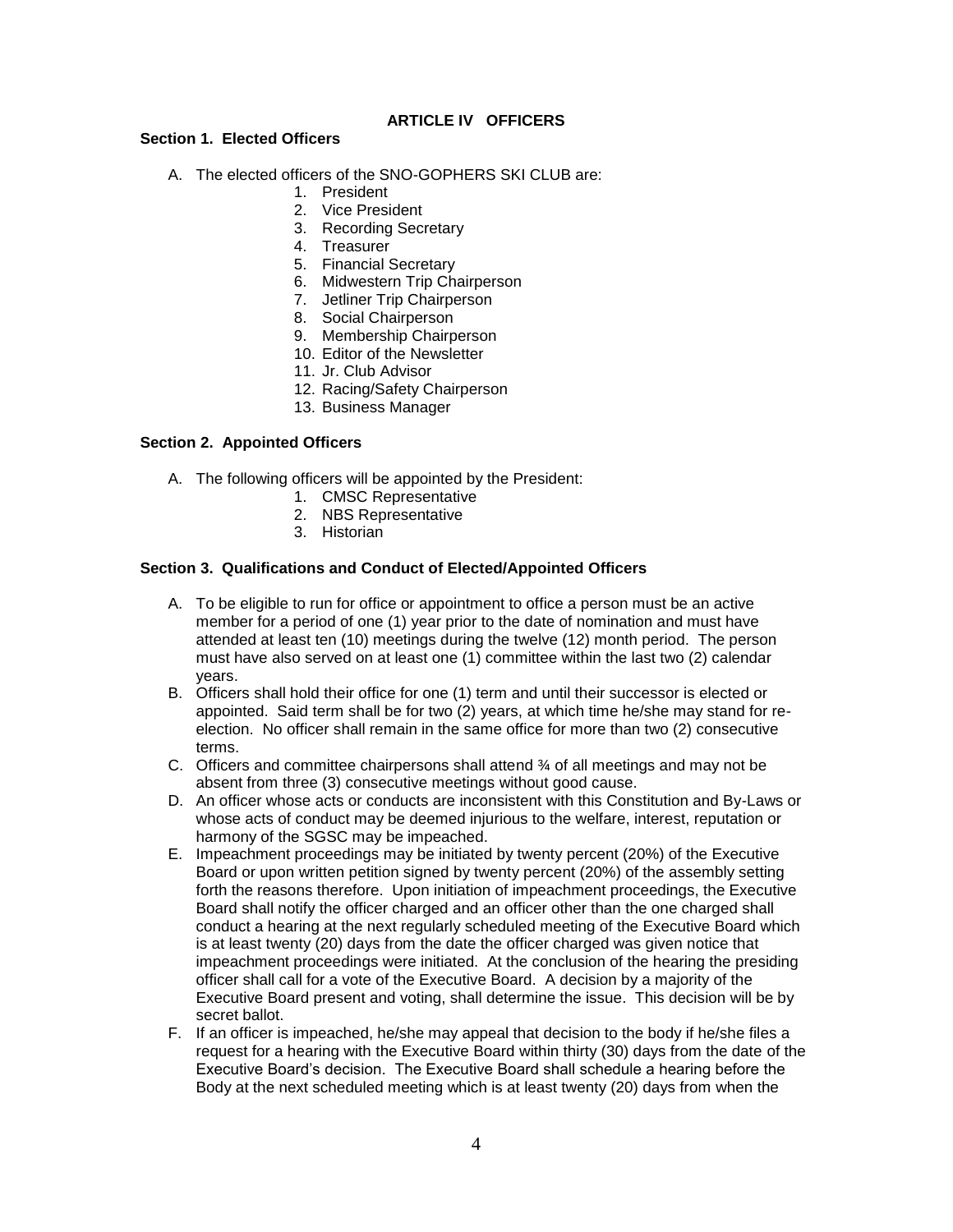request is received. The Body may reverse the decision of the Executive Board by a ¾ majority vote, otherwise, the decision of the Executive Board shall stand.

G. All officers and chairpersons must turn over all books and records, equipment, etc, at the Annual meeting to the Recording Secretary to become permanent club property.

#### **Section 4. President**

- A. The presiding officer of the Club will be called the President, and will be chosen principally for his/her ability to preside.
- B. Duties
- 1. To know parliamentary law and procedure, and the rules and By-Laws of the Organization
- 2. To call the meeting to order, to preside and to maintain order throughout the proceedings
- 3. To direct business of the assembly, and to control the conduct of the members
- 4. To announce and take up each piece of business in proper turn unless otherwise voted, and to entertain every admissible motion
- 5. To assign the floor to those properly entitled to it
- 6. To recognize everyone who seeks the floor, and when several arise to claim the floor at the same time to patiently counsel them that only one (1) member at a time can be recognized and to explain that in due course the floor will be assigned to each in turn, unless it is voted to close the debate.
- 7. To entertain and repeat all motions properly coming before the assembly; to permit no one to debate them before they are seconded and stated; to make sure that the rules of debate are followed; to put motions to vote properly, and to announce the rules distinctly
- 8. To enforce the rules of decorum and discipline
- 9. To decide points of order and to answer all questions of parliamentary inquiry
- 10. To adjourn or recess a meeting in the event of uncontrollable disorder or other contingency menacing the safety, health, integrity or property of the members of the club
- 11. To entertain all legitimate appeals
- 12. To stand (1) when he/she first convenes, and when he/she adjourns a meeting; (2) when he/she addresses the Body; (3) when he/she puts a motion to vote; (4) when he/she discusses an appeal from his/her decision; (5) when he/she speaks on a point or answers a question of parliamentary inquiry
- 13. To refrain from discussing (in the main Body, but not in Board or Committee) a motion while presiding unless he/she first surrenders the chair which he/she does not resume while the question on which he speaks is still before the Body. He/she need not surrender the chair if no one objects to his/her speaking without so doing.
- 14. To permit the Vice President to put motions to vote if he/she himself/herself has a direct personal or pecuniary interest.
- 15. To state motions in the language in which the members propose them, unless he/she is sure he can improve upon the wording (but he/she must not change their sense of meaning); to require that lengthy or complicated motions be submitted in writing before he/she will entertain them.
- 16. To vote with members when the vote is taken by ballot, to vote on a roll call; but he/she cannot cast two (2) votes unless authorized by the By-Laws or by unanimous consent of the Body.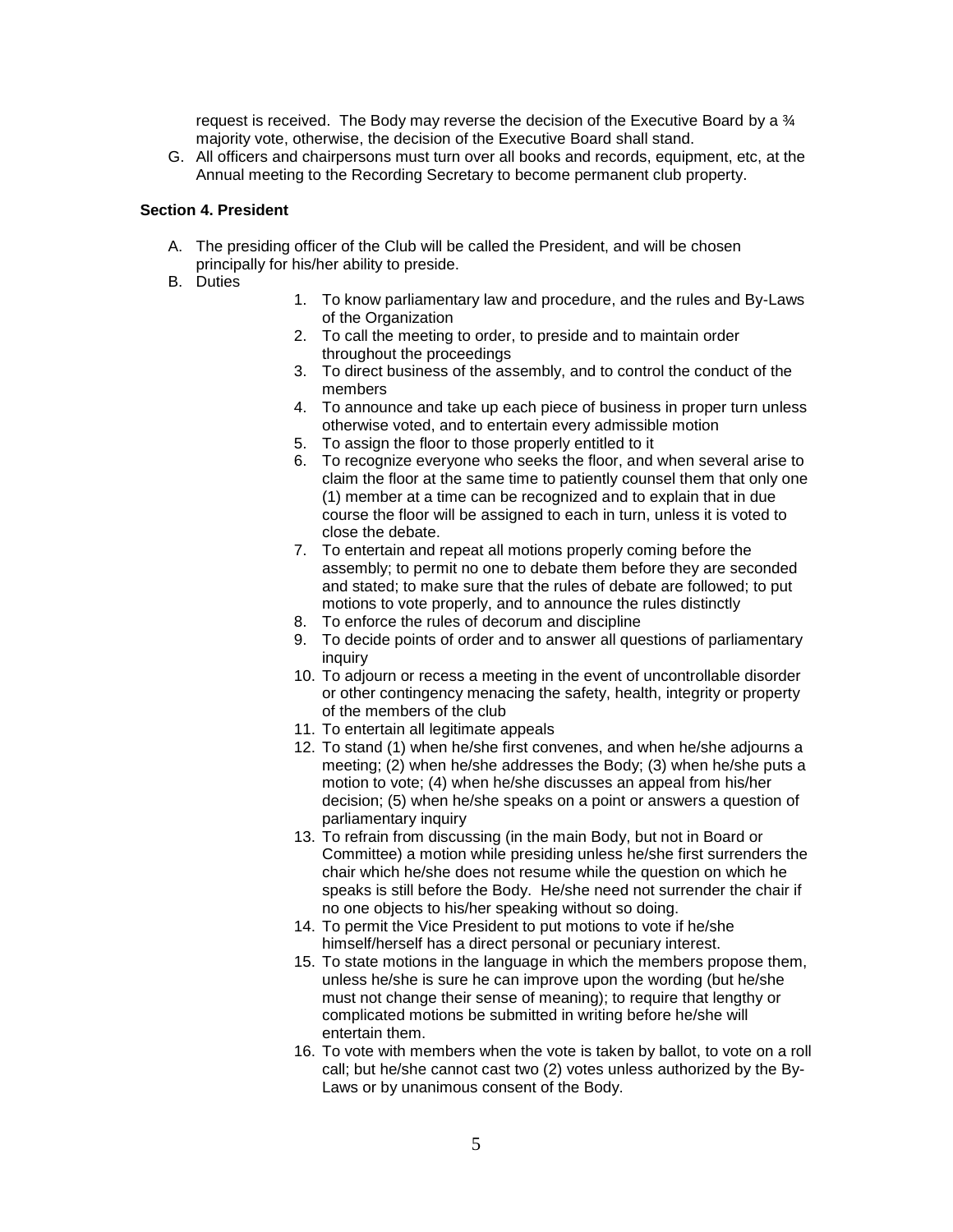- 17. To protect the assembly and the speakers form annoying, frivolous, obstructive, and dilatory tactics.
- 18. To perform such other duties as are prescribed in the By-Laws.
- 19. To sign the minutes of each meeting, and when necessary other acts,; orders and proceedings.
- 20. To enlighten and guide the assembly impartially, and to avoid taking sides while presiding.
- 21. To provide the incoming President with an inventory and location of all the Club's possessions at the Annual meeting.
- 22. To preside at the Executive Board meeting.
- 23. To fill vacancies as stated in ARTICLE IV, SECTION 24.
- 24. To represent (or his/her designee) the SGSC at funerals and/or wakes of deceased members or their immediate families and make hospital visitations to members of their immediate families.
- 25. Represent at all mandated NBS, National and Midwest Regional meetings
- C. The Privileges of the President are:
	- 1. To give reasons for his/her decisions to debate an appeal from his/her ruling without leaving the chair.
	- 2. To exercise informally, such prudent leadership and initiative (without strict compliance with the rules) as in the exercise of sound judgment that no one would be likely to object to (as when suggesting cessation of further debate, or allowing only one or two more shakers on each side of the question, or taking some necessary routine or informed action as to expedite accomplishment of business) but to instantly desist if anyone objects and to put to a vote for approval.
	- 3. To preside during nominations and elections even if he/she is a candidate unless he/she cares to leave the chair.
	- 4. To call upon the Vice President or the Recording Secretary to preside anytime he/she is not available.
	- 5. To be admitted free to all club functions
	- 6. To receive 50% discount on Midwest trips and 20% on all Jetliner trips
	- 7. To be subsidized, but not necessarily 100%, at all Midwest meetings where his/her presence is deemed appropriate or necessary

## **Section 5, Vice President**

A. The Vice President automatically becomes President in the case of removal of the President from office, or of the President's death, resignation, or inability to discharge the powers and duties of said Office unless these By-Laws provide to the contrary. When the Vice President becomes thus vested with the office of President, by virtue of the By-Laws, the assembly cannot proceed to elect someone else as president. He/She should serve for the remainder of the term. A Vice President is a "standby" President, and should know all the duties of the President's office and should especially know parliamentary procedures. The Vice President will be the Chairperson of the Ways and Means Committee.

### **Section 6, Recording Secretary**

- A. Duties
- 1. To preside over the meeting in the absence of the President and Vice President
- 2. To keep a record of all the proceedings of the Organization, usually called the minutes
- 3. To keep on file all committee reports
- 4. To make minutes and records available to members upon request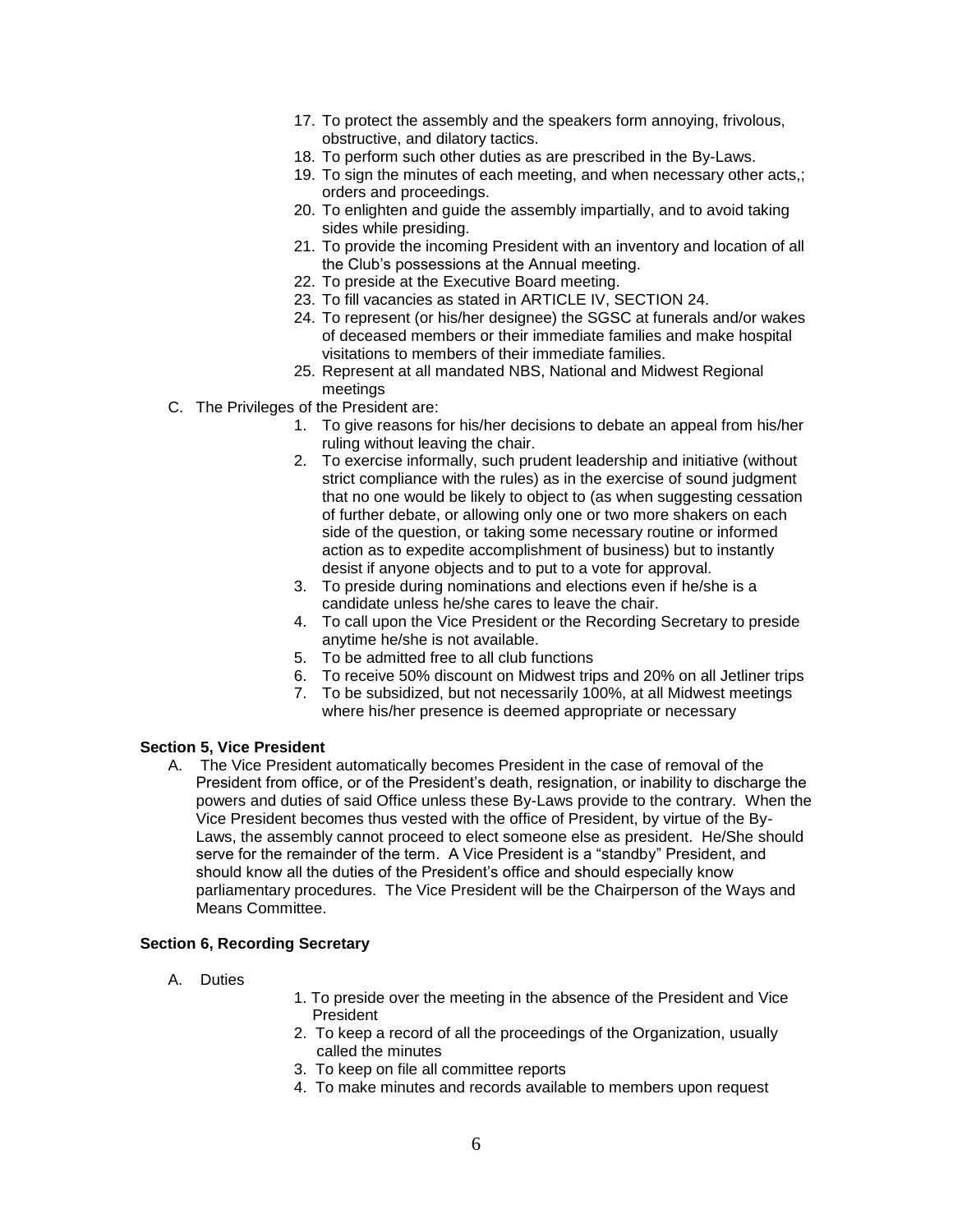- 5. To notify officers, committee members, and delegates of their election or appointments, to furnish committees with whatever documents are required for the performance of their duties, and to have on hand at each meeting, a list of all committees and their members
- 6. To maintain record books in which these By-Laws, special rules of order, standing rules, and minutes are entered, with amendments to those documents properly recorded, and to have the current record books on hand at every meeting
- 7. To prepare, prior to each meeting, an order of business known as an agenda, for the use of the presiding officer, showing in their exact order, under heading, all matters known in advance that are due to come up, and if applicable, the times which are set for each matter.
- 8. To retain custody of all Club records except those specifically assigned to others
- 9. To annually cross-reference "25-Year Members" with Membership Chairperson, beginning 1992-93 ski season

# **Section 7, Treasurer**

- A. Duties
	- 1. To deposit all monies in designated accounts, in the Club's name, separate from his/her personal account, and to never co-mingle the two
	- 2. To be prepared to give a statement of the condition of the treasury at each meeting. (Technically, this is called a report. Such statements are given purely for the information of the members, and need not be accepted or adopted, because this would be certifying accuracy and completeness without proper audit).
	- 3. To prepare financial books, vouchers, and records for the Auditing Committee of members or for paid auditor. (Such audits can be made quarterly, semi-annually as designated by the recommendation of the Board and/or the vote of the body).
	- 4. To make an annual report. (If it has been previously audited, the vote for its final approval or adoption is taken, not on the report, but on the auditor's or Auditing Committee's report, which when adopted automatically also adopts the report of the Treasurer without additional action).
	- 5. To be present at fund raising affairs to collect revenues and issue receipts.

# **Section 8, Financial Secretary**

- A. Duties
	- 1. To be responsible for keeping the Club's financial books and records, and to keep an accurate account of the financial status of all Club members.
	- 2. To work closely with the Treasurer in order to keep an accurate picture of the Club's finances.
	- 3. To make a financial report at each scheduled Board meeting.
	- 4. To be responsible for collecting delinquent funds, in conjunction with the appropriate chairperson.
	- 5. To accept all monies from the committee chairpersons, issue receipts, and turn these funds over to the Treasurer and get a receipt for same.
	- 6. To be present at fund raising affairs to collect revenues and issue receipts.
	- 7. To provide Internal Audit Committee with copies of all financial reports.

# **Section 9, Midwestern Trip Chairperson**

- A. Duties
	- 1. To develop the Midwestern trip schedule for the ski season and to be responsible for trip arrangements
	- 2. To appoint a trip assistant for each additional bus needed.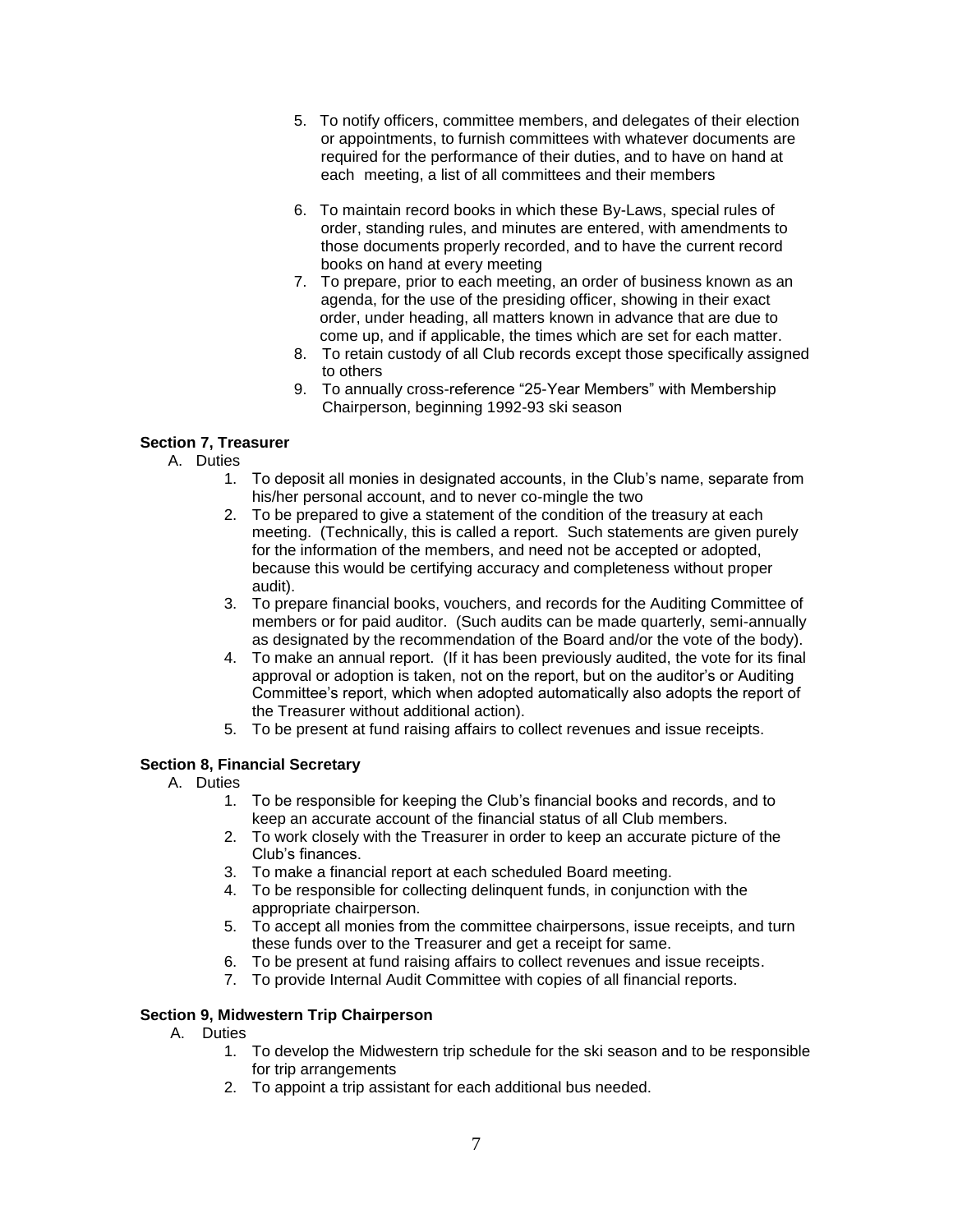- 3. To appoint a trip leader for any particular trip from which the trip chairperson will be absent. The appointed trip leader will assume the duties of the trip chairperson and receive the trip chairperson's privileges.
- 4. To submit a tentative schedule for the ski season to be approved by the Body.
- 5. To determine if changes are to be made relative to trip location based on skiing and/or weather conditions and the general opinion of members participating on the trip, and to be responsible for meeting deadlines so that the Club members will not penalized.
- 6. To make a detailed financial report at each Board meeting following a trip which will include the number of persons participating on the trip, total revenues, and detailed expenses. A written copy will be submitted to the Financial Secretary.
- 7. To turn in all monies held by the trip committee at every meeting to the Financial Secretary.
- 8. To turn over to the Recording Secretary all books and reports of the committee (not previously required) at the Annual Report Meetings.
- 9. To set guest fees and trip policy according to existing economic conditions.
- B. Privileges
	- 1. To get free transportation, lifts, and lodging on the trips. When an assistant is required, the assistant gets free lift tickets.

### **Section 10, Jetliner Trip Chairperson**

- A. Duties
	- 1. To develop the Jetliner (non-midwestern) trip schedule for the ski season and be responsible for trip arrangements
	- 2. To appoint a trip assistant for each additional bus when ground transportation is needed.
	- 3. To appoint a trip leader for any particular trip the Jetliner Trip Chairperson cannot make. The appointed trip leader will assume all duties and receive the privileges of the trip chairperson.
	- 4. To submit a tentative schedule for the ski season to be approved by the Body.
	- 5. To determine if changes are to be made relative to trip location based on skiing and/or weather conditions and the general opinion of members participating on the trip and be obligated to meet deadlines so that the Club members will not be penalized.
	- 6. To make a detailed financial report at each Board meeting following a trip which will include the number of persons participating on the trip, total revenues, and detailed expenses. A written copy will be submitted to the Financial Secretary.
	- 7. To turn in all monies held by the committee at every meeting to the Financial Secretary.
	- 8. To turn over to the Recording Secretary all books and records of the committee (not previously required) at the Annual Meeting.
	- 9. To set guest fees sufficient to offset trip administrative costs, and to set trip policy according to existing economic conditions.
- B. Privileges
	- 1. Jetliner Trip Committee Chairperson shall receive their own airfare, lodging, and lift tickets from complimentary only. Any complimentaries beyond this should be used to offset expenses and to reduce the cost for those members participating and should be listed in the Trip Committee report. It should be up to the Trip Committee to determine complimentary discounts given for services rendered by volunteers or committee members. All complimentaries should be reported with a breakdown of what complimentaries and/or discounts were received, who benefited and why.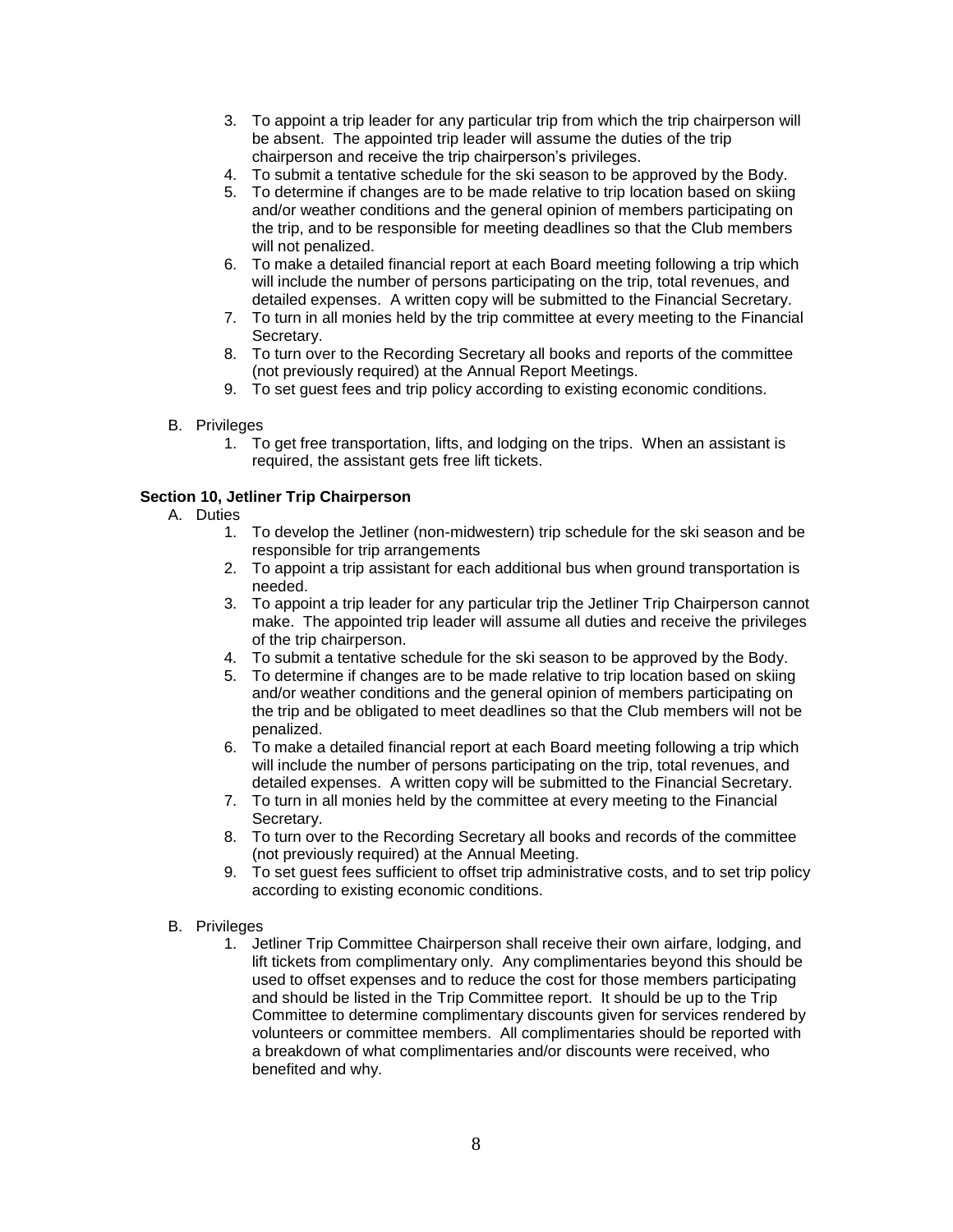## **Section 11, Social Chairperson**

- A. Duties
	- 1. To plan, direct, and coordinate the activities of the Club that are primarily social, entertaining, and fund raising in nature on ski trips, outings, holidays, during the summer months, etc.
	- 2. To develop new ideas as needed
	- 3. To be responsible for Club parties and refreshments on ski trips, and holiday outings
	- 4. To make a written financial report at each Board meeting, detailing income and expenses
	- 5. To report to the Body after each affair in detail all incoming expenses and outstanding funds. A written copy will be submitted to the Financial Secretary and Internal Audit Committee
	- 6. To turn in all monies held by the Social Committee to the Financial Secretary at every regular club meeting
	- 7. To be admitted free to all fund raising events

# **Section 12, Membership Chairperson**

- A. Duties
	- 1. To collect membership dues and before accepting said dues to determine the applicant's financial standing in the club
	- 2. To issue club packets such as rosters, patches, membership cards and the Constitution and By-Laws to members within 60 days of the Membership Meeting
	- 3. To maintain accurate records of the membership and provide copies of these records to the appropriate officers
	- 4. To maintain accurate attendance records at Club meetings
	- 5. To make financial reports to the Body when necessary
	- 6. To make a written financial report at Board meetings which detail all income and expenses and a written copy submitted to the Financial Secretary
	- 7. To coordinate the Membership Meeting
	- 8. To turn into the Financial Secretary at each meeting all monies held by the Membership Committee
	- 9. To introduce new members and guests at each regular meeting
	- 10. To notify members, and the appropriate chairpersons, of changes in their membership status
	- 11. To list initial membership date, thus becoming their Anniversary Date, for each member in the Club Roster for the "25-Year Member" tally
	- 12. To annually cross-reference each member and their Anniversary Date with the Recording Secretary for the "25-Year Member" status
	- 13. To notify each member of their upcoming  $25<sup>th</sup>$  Anniversary, one year prior to their actual 25th year for recognition as a "25-Year Member" beginning the 1992-93 ski season

### **Section 13, Editor of the Newsletter**

- A. Duties
	- 1. To write, edit, and e-mail the Newsletter. The Newsletter may be mailed to members without e-mail addresses upon request
	- 2. The Newsletter Editor may solicit revenue producing ads for the newsletter (See below)
	- 3. Private businesses and other organizations may not place ads in the Newsletter or include any material in our mailings unless approved by the Executive Board in advance.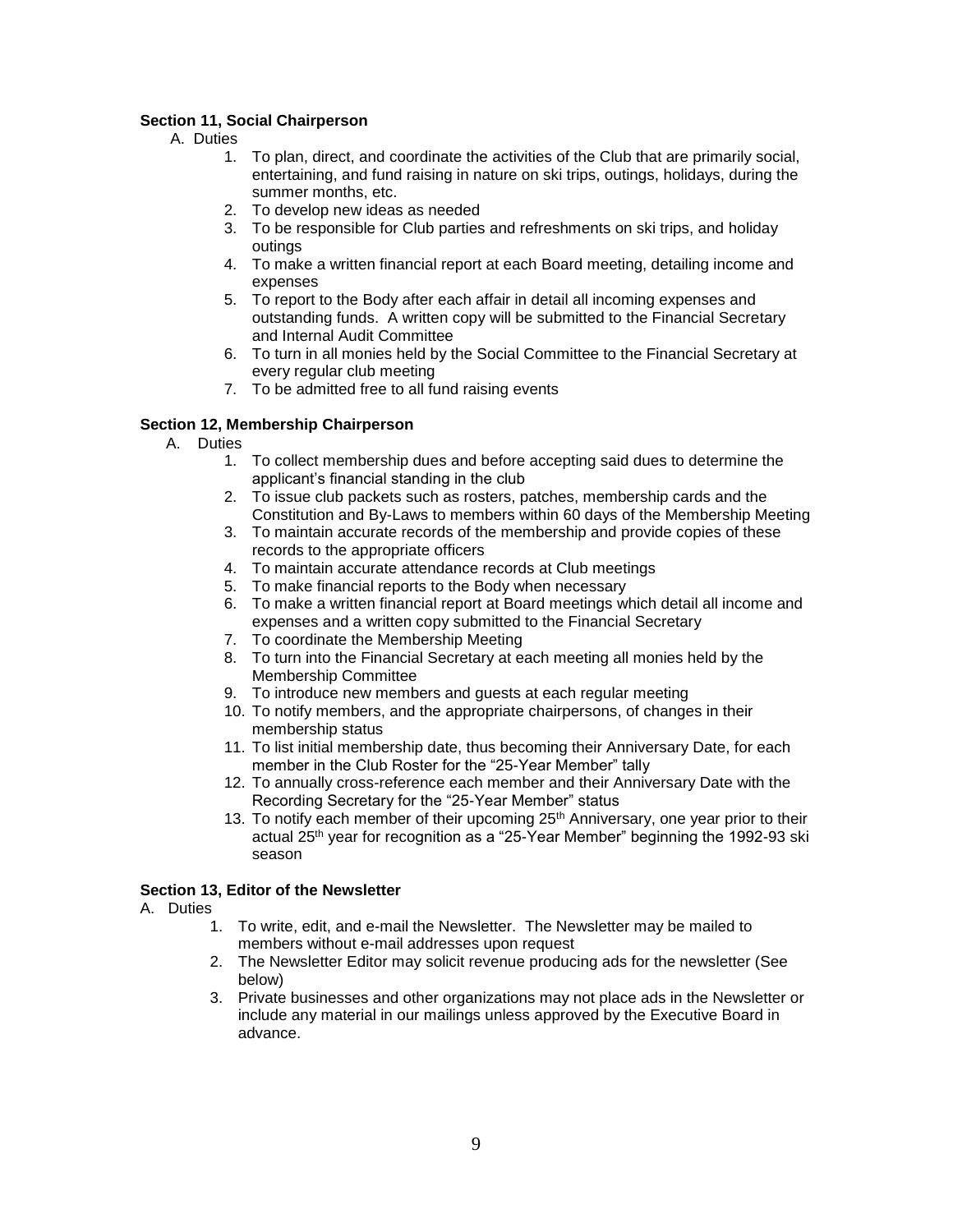# **Section 14, Junior Club Advisor**

- A. Duties
	- 1. To assist in planning and coordinating the activities of the Junior Sno-Gophers Ski Club(JSG)
	- 2. To be the liaison between the Sno-Gophers Ski Club and the Junior Sno-Gophers Ski Club and keep the Executive Board and Body informed of the JSG's activities
	- 3. To assist and set guidelines for the election of officers and the Board of Directors of the JSG and be guided by, but not exclusively, the Constitution of the SGSC.
	- 4. To assist in planning the trip schedule for the JSG
	- 5. To maintain accurate records and submit a detailed report of the activities and financial transactions of the Junior Division at the Annual Report Meeting.
	- 6. To submit a detailed financial report to the Executive Board of the SGSC following each Junior Division activity.

# **Section 15, Racing Chairperson**

- A. Duties
	- 1. To develop and supervise a schedule of competitive intra and inter club racing
	- 2. To keep accurate records of each member's performance in racing
	- 3. To make a financial report
	- 4. To encourage membership to ski safely

# **Section 16, Business Manager**

- A. Duties
	- 1. To coordinate services and maintain control of the VISA/MASTER Card and PAYPAL systems, which includes all card charges and credits
	- 2. To maintain corporate records, property control of said properties
	- 3. Maintain a list of all Club properties by controlling, with written record, the acquisition and disposition/use of said properties at all times

# **Section 17, Chicago Metropolitan Ski Council (CMSC) Representative and National Brotherhood of Skiers (NBS) Representative**

- A. Duties
	- 1. To keep the Club apprised of activities of the CMSC and the NBS

# **Section 18, Records**

4.

- A. Officers and Committee Chairpersons must keep detailed and accurate records of all Club business. Such records are property of the Club and must be turned over to the Financial Secretary at the Annual Report Meeting
- B. After providing the Internal Audit Committee with copies of these reports, the Financial Secretary then turns the records over to the Recording Secretary for safe keeping

# **Section 19, Officer Discounts**

A. Elected and appointed officers are entitled to a twenty percent (20%) discount on Midwestern ski trips and a ten percent (10%) discount on Jetliner ski trips

# **Section 20, Vacancies**

A. Ay officer who fails, refuses, or is unable to perform the duties of their office for three (3) consecutive meetings shall have said office declared vacant by the President who will appoint an active member to complete the unexpired term of the office subject to the Executive Board's approval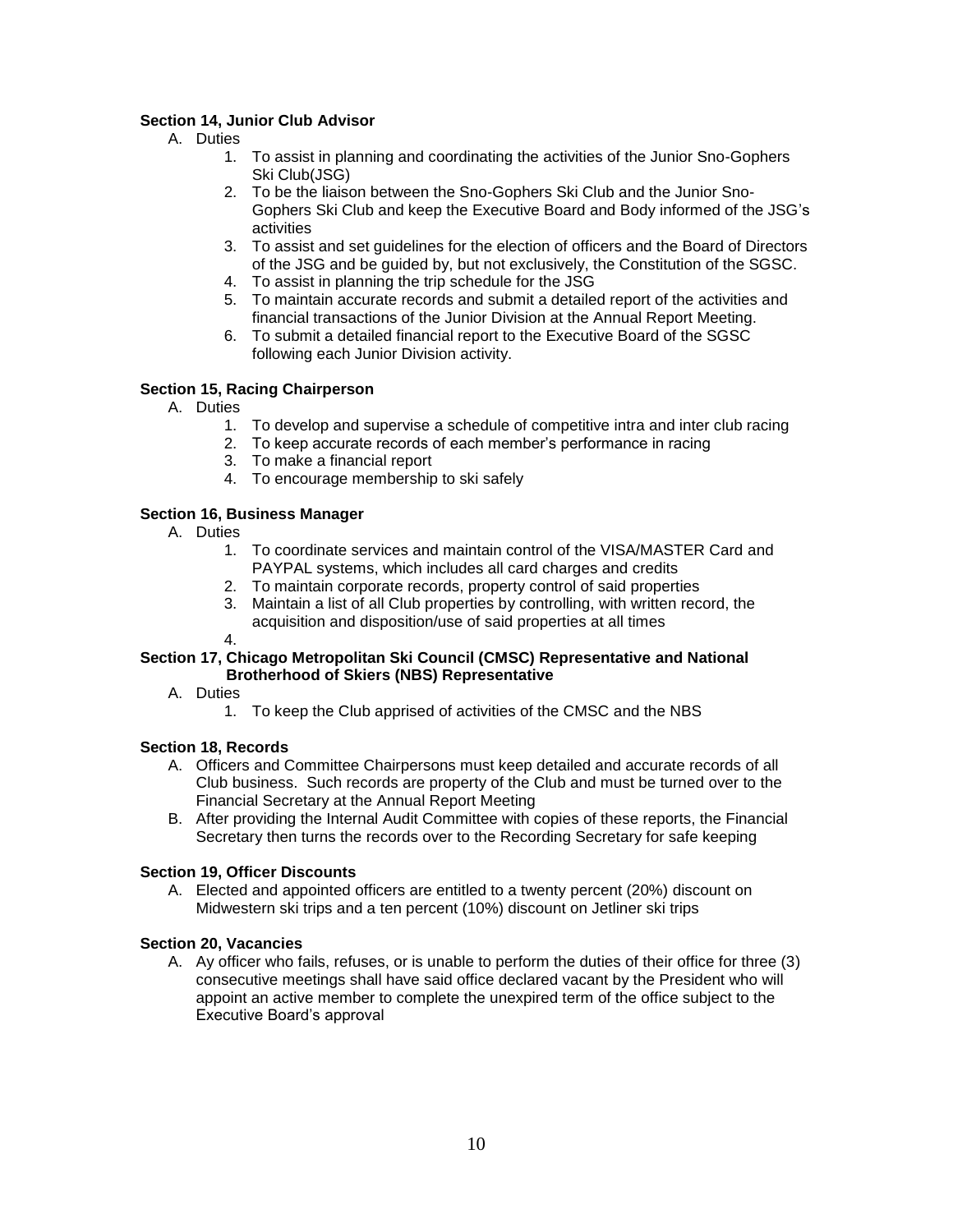## **Section 21, Bonding of Officers**

- A. The following officers shall be bonded with a Fidelity Bond during their term of office:
	- 1. President
	- 2. Treasurer
	- 3. Financial Secretary
	- 4. Business Manager
	- 5. Social Chairperson
	- 6. Membership Chairperson
	- 7. Midwestern Trip Chairperson
	- 8. Jetliner Trip Chairperson

# **ARTICLE V: NOMINATIONS AND ELECTIONS**

### **Section 1, Nominations**

- A. At the February general meeting, the President shall appoint a Nominating Committee composed of a chairperson and a maximum of four (4) other active members.
- B. The chairperson of the Nominating Committee must determine that the candidates fulfill the requirements of office as stated in ARTICLE IV, SECTION 3, and are willing to accept the office to which they have been nominated
- C. A member may be nominated for one office only. When elected to one he/she must withdraw their name for consideration of the other office
- D. Nominations are closed at the March general meeting.

### **Section 2, Elections**

- A. Elections will be held during the Annual Meeting in April.
- B. All officers will be elected by secret ballot
- C. Only active, inactive, and affiliate members may vote
- D. All votes must be cast in person
- E. To be elected, a candidate must receive a majority vote (a number equal to at least one more than half of all votes for that office). If more than two (2) candidates are nominated for one office and no one candidate receives a majority on the first ballot, a second ballot shall be taken composed of the two (2) top candidates of the first ballot
- F. Officers assume office at the first meeting in June
- G. No member shall hold more than one office at a time

# **Section 3, Term of Office**

A. The term of office is from June  $1<sup>st</sup>$  to May  $31<sup>st</sup>$ 

# **ARTICLE VI: COMMITTEES**

### **Section 1, Standing Committees**

- A. A separate committee shall work under the direction of the following chairpersons to assist in the performance of the duties of said office. These will be known as Standing Committees:
	- 1. Midwestern Trip Chairperson
	- 2. Jetliner Trip Chairperson
	- 3. Social Chairperson
	- 4. Racing Chairperson
	- 5. Membership Chairperson
	- 6. Newsletter Editor
	- 7. Jr. Club Advisor
	- 8. Business Manager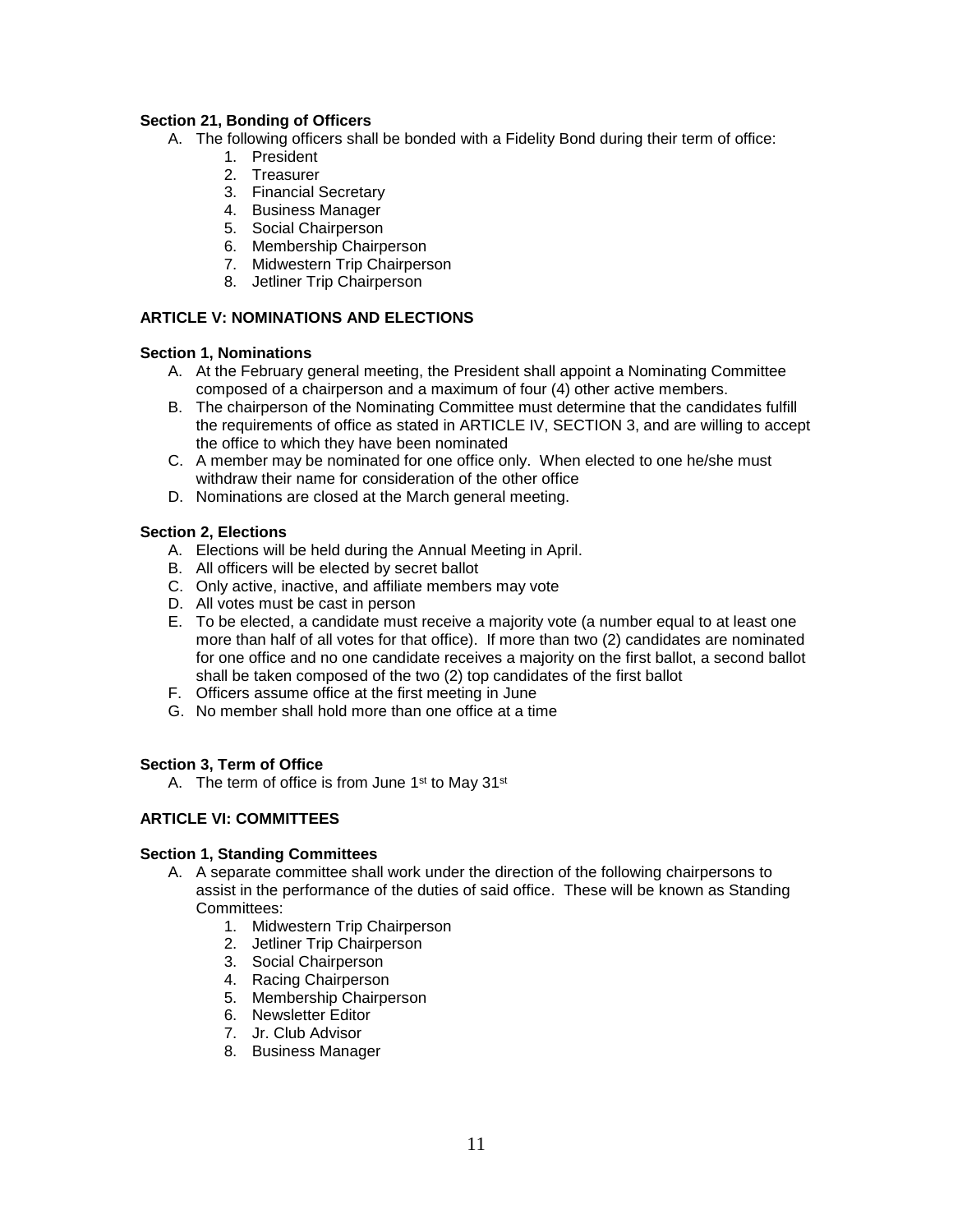### **Section 2, Ways and Means Committee**

A. The Vice President will be the chairperson of this committee which will work on projects assigned by the President

### **Section 3, Internal Audit Committee**

- A. This will be a permanent committee and shall be called "The Internal Audit Committee". It is solely responsible to the membership
	- 1. The initial chairperson will be selected by the Body, and thereafter will select his/her successor chairperson from the committee who shall be approved by the Body
	- 2. There shall not be less than three (3) nor more than five (5) Audit Committee members selected by the Chairperson. Each member shall serve for a period of two (2) years and cannot succeed him/herself
	- 3. The chairperson's term will be three (3) years without succession rights and without Board membership
	- 4. All appointments must be approved by a majority vote of the Body
	- 5. Any persons responsible for handling Club funds cannot serve on this committee
- B. Duties
	- 1. To receive written verifiable reports from officers and committee chairpersons who handle finances of the Club
	- 2. To audit the reports according to a system agreed upon by the Audit Committee members
	- 3. To contact businesses, etc., if necessary, only after final reports are made and such reports are found to be inconclusive
	- 4. To bring to the attention of the membership any information regarding discrepancies in the report that is irreconcilable with the chairperson
	- 5. To verify all records and evaluate all systems used by officers and committee chairpersons
	- 6. To have and maintain an on-going audit book to be available to the membership for reviewing
	- 7. To make a summary of the final audit available to the membership
	- 8. To conduct the committee's activities in such a manner so as not to interfere with the SGSC's normal and regular Club activities

### **ARTICLE VII: MEETINGS**

### **Section 1. Regular Meetings**

- A. The regular meetings of the SGSC will be held at 7:00 on the third Tuesday of each month
- B. Visitors may attend two (2) meetings after which they must become active members in order to attend further meetings

### **Section 2. Annual Meetings**

- A. The April meeting shall be known as the Annual Meeting and shall be for the purpose of electing officers, and for any other business that may arise.
- B. The May meeting shall be known as the Annual Report Meeting and will be primarily for the purpose of receiving Annual Reports of officers and committee chairpersons and for any other business that may be on the agenda. The Recording Secretary shall give written notice of the Annual Meetings to active and inactive members at least ten (10) days in advance. The Annual Meetings are open to members only.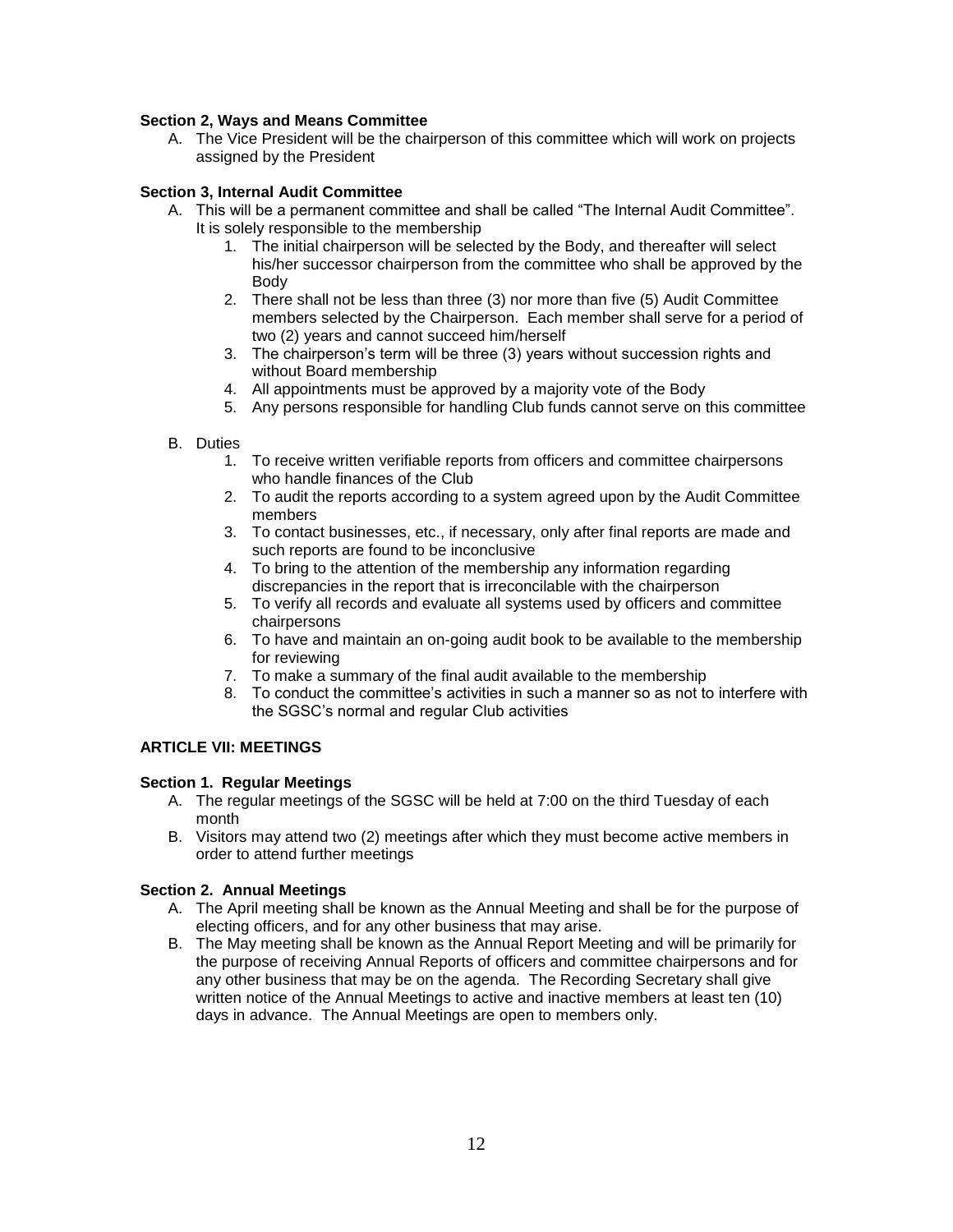### **Section 3. Membership Meetings**

A. The Membership Meeting will be held on the first General meeting in October of every year unless requested otherwise by the Membership Chairperson and approved by the Body

### **Section 4. Call Meetings**

A. Special meetings can be called by the President, Executive Board, or by written request of ten (10) active members. The purpose of the meeting must be stated in the call and no other business should be dealt with or discussed. At least three (3) days notice of such meeting shall be given except in cases of emergency. Call meetings are open to members only unless otherwise specified.

### **Section 5. Quorum**

A. A quorum shall consist of one-fourth (1/4) of the active membership present

# **ARTICLE VIII: EXECUTIVE BOARD**

### **Section 1. Composition**

- A. The Board shall consist of elected and appointed Club officers and the immediate past president.
- B. The appointed officers shall have the same privileges as the elected officers

### **Section 2. Duties**

- A. To supervise and act upon all Club matters which arise between the regular meetings of the Club
- B. To limit each disbursement to a value equal to \$1.00 per member (active and inactive) of the Club's funds without a vote from the Body
- C. To meet prior to each regular Club meeting. A special meeting may be called by the President whenever necessary. One–half (1/2) of the members of the Board constitute a quorum
- D. To keep written minutes of the meeting
- E. To guide and/or advise the Club in all financial matters
- F. To recommend the amount of Club dues and special assessments to the Body
- G. To establish such procedures or regulations as are necessary for the successful conduct of Club affairs, but not in conflict with these By-Laws
- H. To prepare the annual operating budget for the consideration of the assembly
- I. To establish an agenda for the regular Club meetings
- J. To enter into contractual relationships and to represent the Club in such legal matters that may arise
- K. To develop long range plans for the Club
- L. To be responsible for the filing of Government reports
- M. To review this Constitution and By-Laws as needed
- N. To determine the Club's policy relative to dues, discounts, member benefits, etc., subject to Club approval

# **ARTICLE IX: AMENDMENTS**

### **Section 1.**

A. The Constitution and By-Laws of the SGSC may be amended or repealed at any regular meeting by two-thirds (2/3) majority vote to the assembled Body providing that the proposed amendment or repeal was submitted in writing at a regular Club meeting and tabled until the next regular Club meeting